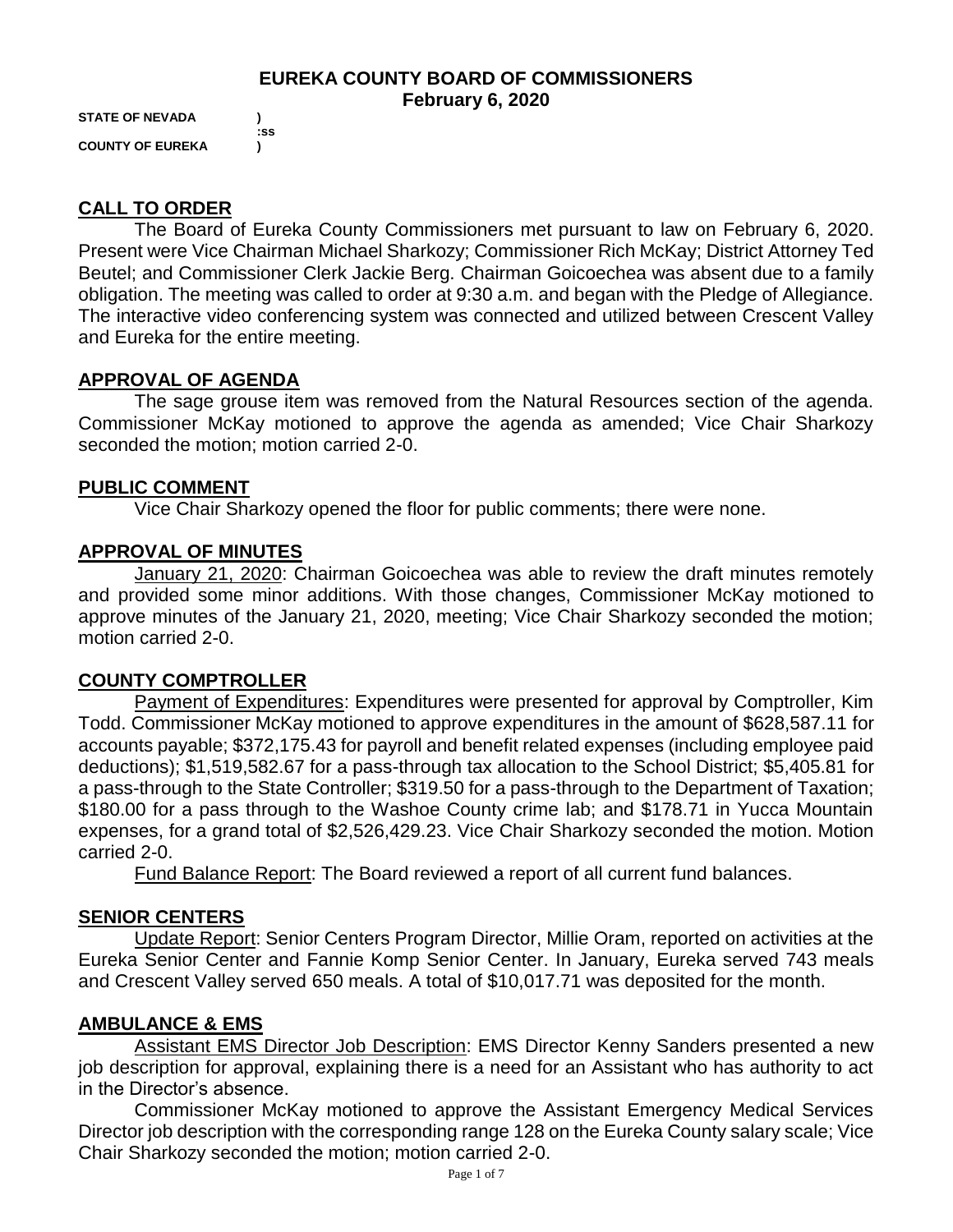#### **LOCAL EMERGENCY PLANNING COMMISSION**

Skid Unit: Sheriff Jesse Watts, Chair of the Local Emergency Planning Commission, requested authorization to purchase a skid unit that will fasten to a side-by-side ATV for purposes of transporting a patient from areas that are difficult or impossible to reach by ambulance.

Commissioner McKay motioned to approve a quote from Kimtek Corporation for a MEDLITE Transport Deluxe MTD-103 Skid Unit, for an amount not to exceed \$4,200.00, utilizing monies budgeted for capital outlay in the LEPC budget. Vice Chair Sharkozy seconded the motion. Motion carried 2-0.

Basket Stretcher: The skid unit will remain attached to the ATV and a removable basket stretcher will be utilized to transport the patient.

Commissioner McKay motioned to approve purchase of an 86-inch Basket Stretcher from Grainger, for an amount not to exceed \$1,000.00, to be paid with monies budgeted for capital outlay in the LEPC budget. Vice Chair Sharkozy seconded the motion. Motion carried 2-0.

#### **ROAD DEPARTMENT**

Report on Activities: Raymond Hodson, Assistant Public Works Director, reported on Road Department activities. Although the season has been fairly dry, there was some snow removal over the past month. The dry weather has allowed the gravel haul on the JD Ranch Road and Grass Valley Road to continue, and 13 miles have been covered since Thanksgiving (about 100 feet per load). Both northern and southern crews are working on this project, which involves a long haul to reach the areas being worked on. Both brush mowers are operating as time allows, with one currently in Grass Valley and the other in Crescent Valley. Crews have been working on straightening and replacing road signs in Eureka and Diamond Valley.

#### **JUVENILE PROBATION**

Out-of-State Travel: Steve Zimmerman, Juvenile Probation Officer, and Irma Davila, Senior Department Assistant, requested authorization to attend a conference out of state that will cover five of the eight continuing education credits required annually (per recent legislation). Mr. Zimmerman explained that the conference was selected by the Judges because of the required elements and not because it will take place in Hawaii. Staff is only attending the conference and will not be staying extra days! Costs for the conference, excluding per diem, will be paid from the Community Corrections Partnership Block Grant for the Seventh Judicial District Court.

Commissioner McKay motioned to approve out-of-state travel April 13<sup>th</sup>-17<sup>th</sup> for Steve Zimmerman and Irma Davila to attend the 17<sup>th</sup> Annual Hawaii International Summit on Preventing, Assessing & Treating Trauma Across the Lifespan. Vice Chair Sharkozy seconded the motion. Motion carried 2-0.

#### **PUBLIC WORKS**

Public Works Update: Public Works Director, Ron Damele, reported on Public Works projects and activities. Olcese Waste Services will attend the March 6<sup>th</sup> meeting to give a quarterly report on residential and commercial waste services under the franchise agreement.

Interviews will be conducted the following week to replace the Utility Worker position that is vacant due to Kathy Kinkade's retirement after 22 years of service.

Utilities & Facilities: All utility systems are in good working order. Utility crews are finishing work on the new Landfill building, and are converting fluorescent lights in the building to LED as time allows. Mr. Damele is working with the County Engineer on a couple of projects, including plans for addressing the sewer pond issue.

Water Conservation Plan: Mr. Damele is working with contractor, Abby Johnson, to update the Eureka County Water Conservation Plan.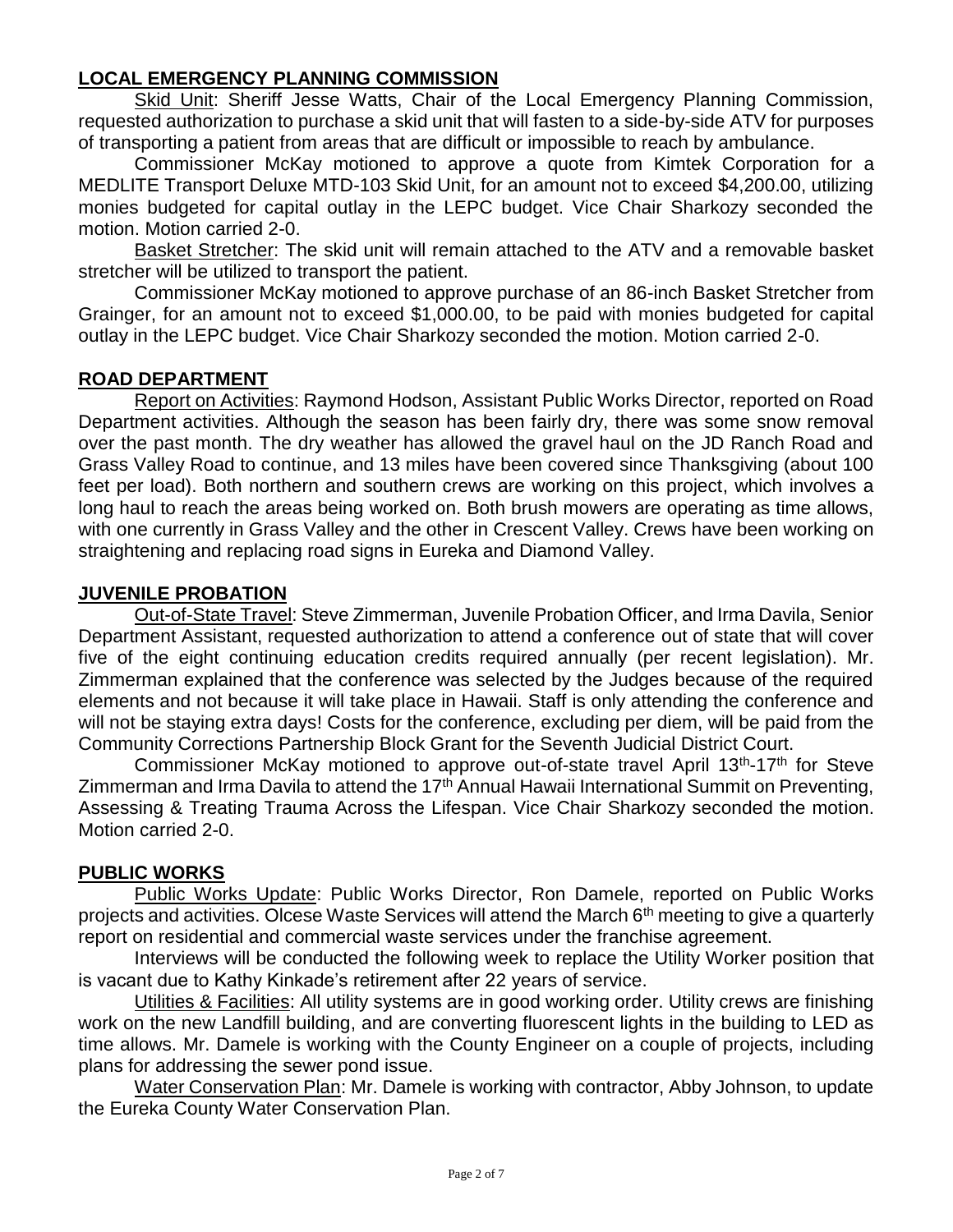Road Work MOUs: Raymond Hodson is negotiating an updated Memorandum of Understanding with McEwen Mining that will outline the funding and road maintenance agreement for the 3 Bars and Roberts Creek Roads. It should be finalized in a couple of weeks.

Kobeh Valley Test Well Project: Before reviewing the Change Order on the Kobeh Valley Test Well Project, Mr. Damele invited Dale Bugenig, Consulting Hydrogeologist, to give a report on progress of the test well.

Mr. Bugenig explained that in 2014 the County recognized the need to locate a community water supply outside of the Diamond Valley hydrographic area, with the goal of developing a 600 gallon per minute water source capable of meeting drinking water standards. Mr. Bugenig detailed the favorable conditions that led the County to select the area in Kobeh Valley for this test well and then to develop a conceptual model that dictated the drilling plan.

Drilling began with a dual rotary method, which allowed the crew to deal with drilling conditions specific to the area. After bedrock was hit at 320 feet (almost exactly matching Mr. Bugenig's estimate of 300 feet), drilling was changed to a dual tube air rotary method more conducive to drilling through hard rock. The alluvium was cased to a depth of 365 feet with 10 inch casing and then graveled (which took several days because of the amount needed to fill in the rock formations). The hole was drilled to a total depth of 740 feet to allow for proper anchoring of the casing in carbonate rock and to avoid instability beyond that depth that could compromise the bore hole, cause loss of drilling equipment and materials at the County's expense, and ultimately cause the well to be abandoned.

At 470 feet the hole was producing 100 gallons per minute, and at the total depth of 740 feet the well was producing 350 gallons per minute with no apparent drawdown over time. Water samples were taken at both depths and field tests revealed that the water met and exceeded standards for drinking water. Twin samples were sent to a Nevada certified laboratory for official comprehensive results.

Mr. Bugenig stated the yield and water quality are very encouraging and he is cautiously optimistic, although long-term reliable yield must still be proven.

A wellhead was placed on the well and because the test hole was exhibiting artesian conditions, Public Works installed a concrete manhole over the top of the well to prevent freezing. Mr. Bugenig stated that a datalogger will be installed to track water level trends. If laboratory analyses show that the water chemistry is as good as field tests predict, the next step will be to run a formal aquifer stress test, or pumping test. During the test, 250 gallons per minute will be pumped for three consecutive days, followed by another water quality analysis.

If yields and water quality meet expectations, the County will move forward with finalizing the water permit originally filed in 2014 with the Nevada Division of Water Resources. After this, the well will be cased below 365 feet, a pumping plan will be created, rights-of-way will be secured, and infrastructure will be installed to bring the well online with the County municipal water system.

Change Order: Mr. Damele and Mr. Bugenig explained that the Change Order addressed the need to switch to an alternate drilling method to address artesian conditions and to bore further to reach the stable carbonate layer. The men conferred and agreed it was in the best interest of the County to move forward with the Change Order, rather than paying expensive standby costs until it could be preapproved at a formal meeting. The budget for this project was \$350,000.00, with an original bid of \$263,000.00. After funding the \$31,717.29 Change Order, the remaining budget of \$54,000.00 for the current fiscal year will be used to fund the pumping test. Remaining steps (additional casing, permitting, etc.) will be funded in subsequent fiscal years.

Commissioner McKay motioned to approve Change Order No. 1 for the Kobeh Valley Test Well Project, in the amount of \$31,717.29 payable to Boart Longyear Drilling Services, related to extra work as directed by the Engineer, Hydrogeologist, and Public Works Director. Vice Chair Sharkozy seconded the motion. Motion carried 2-0.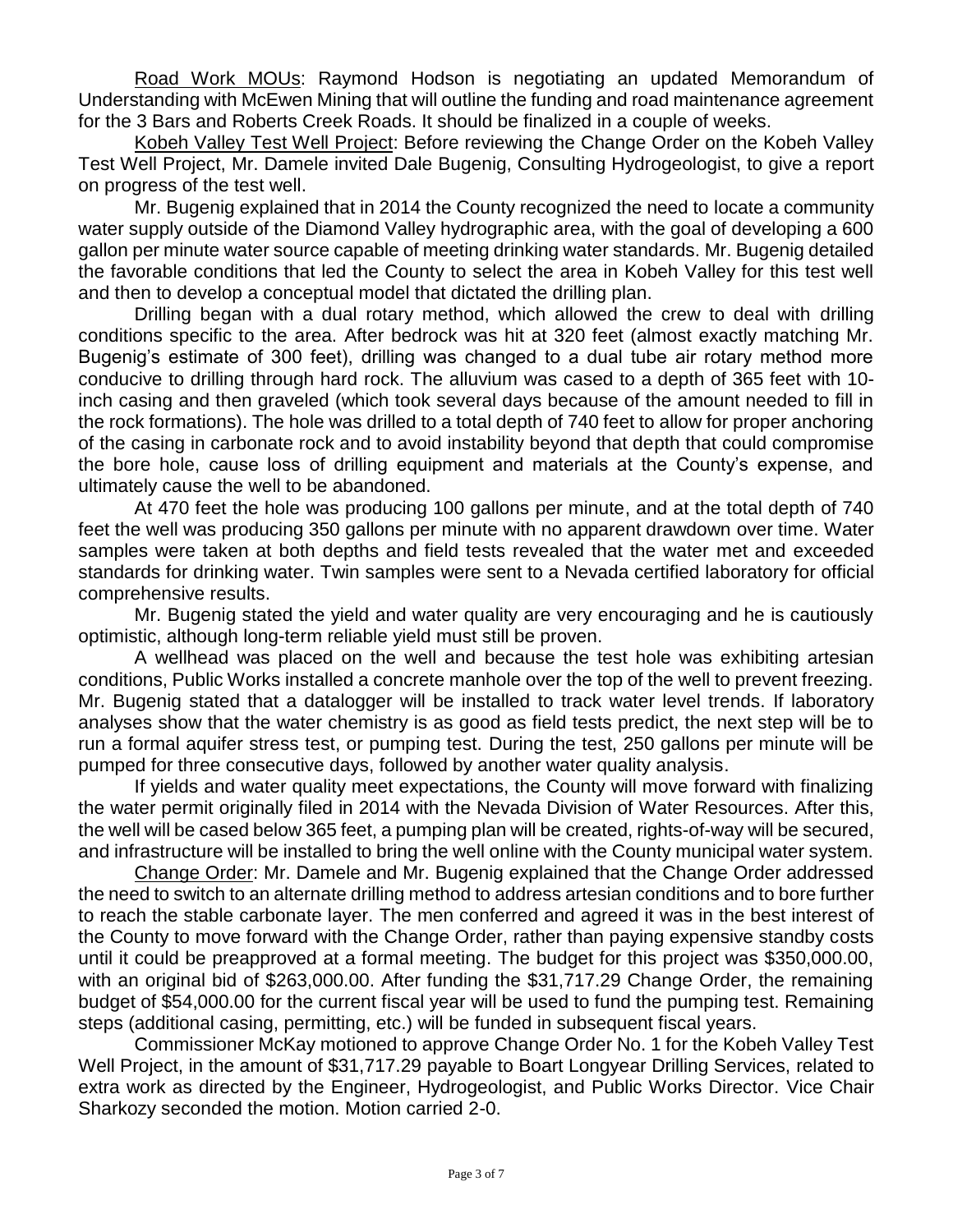Purchase of GMC Sierra Pickup: Mr. Damele provided a quote for a replacement vehicle budgeted for the Landfill. The quote was for a reduced rate under the State of Nevada Fleet Contract #8475.

Commissioner McKay motioned to approve the quote from Reno GMC for a new 2020 GMC Sierra 3500 regular cab pickup, for an amount not to exceed \$45,056.45, utilizing capital outlay monies budgeted in the Capital Projects Fund. Vice Chair Sharkozy seconded the motion. Motion carried 2-0.

Begin Process for Lease of Property: SkyFiber Video currently has equipment temporarily placed on the County's communication tower in Crescent Valley, but is interested in a more permanent option for its equipment. The County has a small area of land (approximately 50 ft. by 50 ft.) suitable for SkyFiber to install a tower. Nevada Revised Statutes and Eureka County Code require the County to hold a public hearing and adopt a resolution prior to leasing certain property.

Commissioner McKay motioned to set a public hearing at 10:00 a.m. on April  $6<sup>th</sup>$  during the regular meeting of the Board to hear comments and consider a resolution for lease of real property to SkyFiber Video, LLC. Vice Chair Sharkozy seconded the motion. Motion carried 2-0.

## **NATURAL RESOURCES**

Report on Activities: Natural Resources Manager, Jake Tibbitts, reported on recent activities, meetings, and upcoming events.

White Pine County Meetings: On January 21<sup>st</sup>, Mr. Tibbitts attended a joint meeting of two White Pine County committees, the Water Advisory Committee and the Public Land Users Advisory Committee. The following day, January 22<sup>nd</sup>, he attended the White Pine County Commission meeting. White Pine County is exploring the possibility of funding a Natural Resources position, and Mr. Tibbitts was invited to the meetings to speak about Eureka County's Natural Resources program and his position as Natural Resources Manager. Mr. Tibbitts did not advocate for or against a position in White Pine County, but simply attended the meetings to provide information on the functions of Eureka County's Natural Resources Department.

Goldrush Project NEPA Process: On February 5<sup>th</sup>, Mr. Tibbitts met with representatives of Nevada Gold Mines regarding the Goldrush Project in northern Eureka County. The permitting process has begun and the BLM's NEPA process is now underway on a rapid schedule. This is the first large project in Eureka County that will operate under Secretary of the Interior Order No. 3355, which streamlines the EIS process by limiting the document to 150 pages and dictating an accelerated timeframe of no more than one year for completion of the NEPA process.

The Goldrush Project is a 40-year project with an anticipated 25-plus years of active mining. Mr. Tibbitts commended Nevada Gold Mines for being open with the County, noting the mine is already working to provide information on specific issues related to water, air quality, etc.

Upcoming Meetings: Mr. Tibbitts will attend the February 7th NACO Workshop, "*How & Why to Write a County Water Resources Plan,"* and will serve as a panelist to provide a rural perspective. With passage of SB150 in the 2019 Legislative Session, Nevada counties are now required to have a water resources plan in place within 10 years. Eureka County already has a plan and Mr. Damele is currently working with consultant, Abby Johnson, to update the plan.

Mr. Tibbitts will travel to Las Vegas to attend the National Association of Conservation District's annual meeting on February 8<sup>th</sup>. He chairs NACD's Public Lands Subcommittee, which will meet on the morning of February 8<sup>th</sup>.

The Eureka Conservation District will meet on the afternoon of February 19<sup>th</sup>. The Natural Resources Advisory Commission will meet the evening of February 19<sup>th</sup>. The Crescent Valley Firewise Committee has rescheduled its meeting to February 21<sup>st</sup>.

Out-of-State Travel: Commissioner McKay motioned to approve out-of-state travel for Mr. Tibbitts to attend the Council for Agricultural Research, Extension, & Teaching (CARET) meeting in Washington, DC, March 2<sup>nd</sup>-4<sup>th</sup>. Vice Chair Sharkozy seconded the motion. Motion carried 2-0.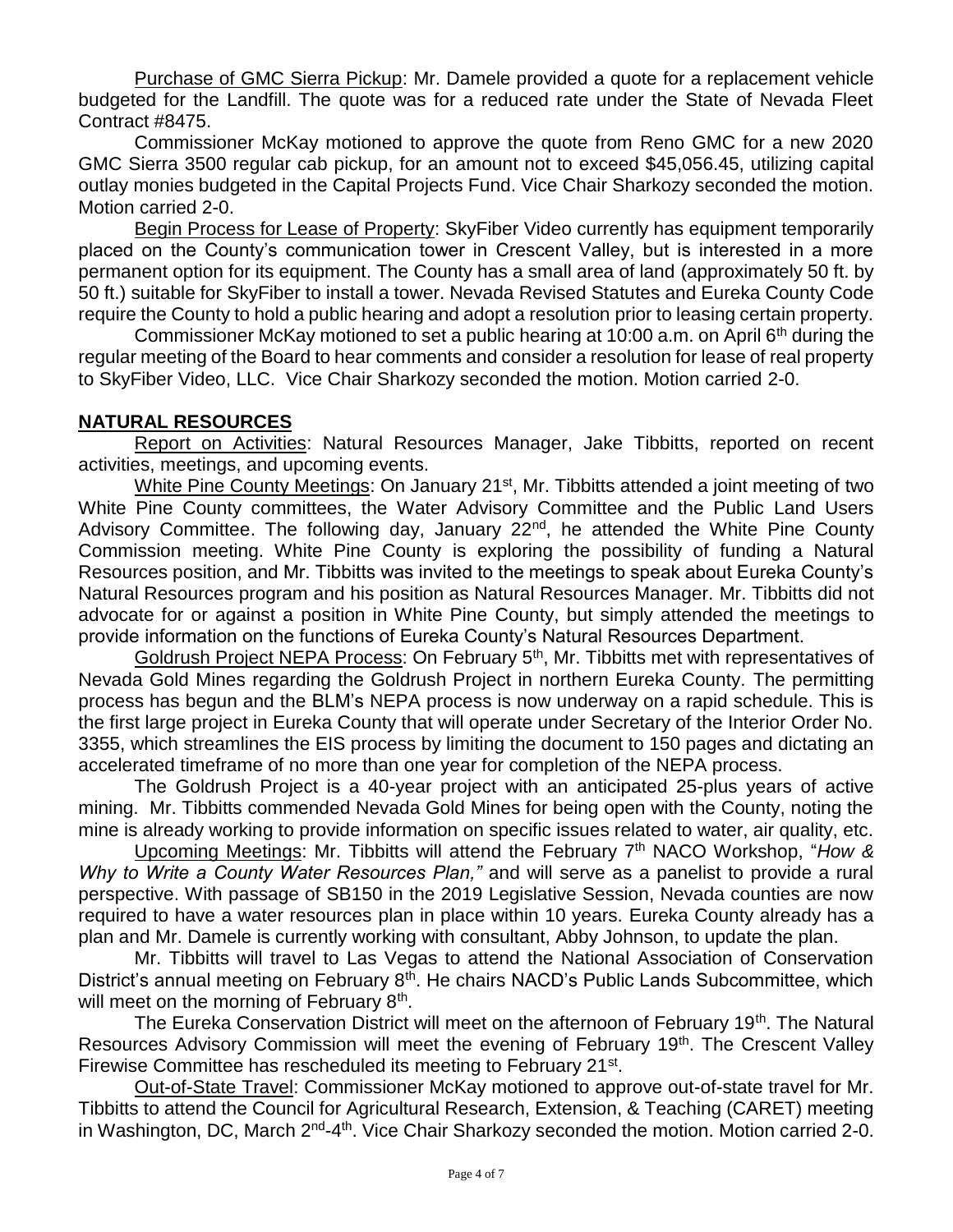Mr. Tibbitts is appointed as a Nevada CARET delegate by the Dean of University *of*  Nevada, Reno College of Agriculture, Biotechnology, & Natural Resources (CABNR). Full expenses for travel, lodging, meals, and per diem will be paid by CABNR.

Fallon Range Training Complex Modernization: Mr. Tibbitts explained that the primary impacts to Eureka County in relation to the Navy's expansion of the Fallon Range Training Complex are related to airspace configurations. The County has been involved in the entire EIS process as a Cooperating Agency, including the State process of submitting the Nevada Consolidated Request from the Governor's office, which was signed by affected State agencies, counties, and tribes.

This expansion involves withdrawing an additional 650,000 acres of BLM land from multiple use to be used for the Navy's training purposes. This includes changing airspace from an ATCA designation (the FAA's Air Traffic Controlled Airspace) to a MOA designation (Military Operations Area), which will affect Eureka County with increased military air maneuvers.

The FRTC Modernization Final EIS was issued on January  $10<sup>th</sup>$  and there is a 30-day period before the Record of Decision can be signed. Mr. Tibbitts said there have been a lot of positive changes from the Draft EIS to the Final EIS, which he attributes to Eureka County's involvement and involvement of other affected parties. State meetings with Principal Deputy Assistant Secretary of the Navy, Todd Mellon, have helped implement positive changes, including expanded buffer zones around the towns of Crescent Valley, Eureka, and the airports.

The 30-day period before the Record of Decision is not an official comment period, so the Navy is not obligated to consider additional changes, but Mr. Tibbitts did prepare a letter to the Navy's FRTC Modernization Team with final comments from the County.

Commissioner McKay motioned to send the letter to the US Navy concerning the Fallon Range Training Complex Modernization process, Final EIS, and State of Nevada Consolidated Request. Vice Chair Sharkozy seconded the motion. Motion carried 2-0.

### **FISCAL YEAR 2020-2021 BUDGET**

Child Advocacy Center: Tyler Ingram, Elko County District Attorney, visited the Commissioners at an earlier meeting about plans to build a Child Advocacy Center in Elko to serve Elko and surrounding counties. A team of professionals is in place, but there is a need for a one-stop center to conduct all necessary elements involved in responding to allegations of child sexual or physical abuse.

Mr. Ingram explained that a 501(c)(3) organization has been established and funds can be accepted through the PACE Coalition or Elko County offices to ensure proper tracking and auditing. In addition to the PACE Coalition, Elko County and the City of Elko are supporting this project and the team hopes to add Eureka County, White Pine County, Lander County, and West Wendover to the list of supporters willing to pledge either a one-time financial gift or continued financial support for the Center. Any partnerships will include a Memorandum of Understanding outlining the mutual benefits of the involved entities.

Mr. Ingram explained that he is not a fundraiser, but the team has considered asking for a pledge from each partner of up to \$150,000.00, or other number most feasible for each respective city or county. This pledge can be paid in a lump sum or spread over years. Initial funds will be used to build and establish the facility. Once the facility is operational, the team hopes the partners are willing to commit another pledge towards annual operating expenses.

Commissioner McKay and Vice Chairman Sharkozy stated their support for the Child Advocacy Center, but felt Chairman Goicoechea should be involved in the decision establishing a pledge amount, so the Commissioners agreed to address this at the next meeting. Mr. Ingram thanked the Board and agreed to return on February 20<sup>th</sup>.

Allocation to Eureka Landfill: Comptroller Kim Todd consulted the Department of Taxation regarding the Board's interest in allocating a portion of consolidated tax revenues (primarily made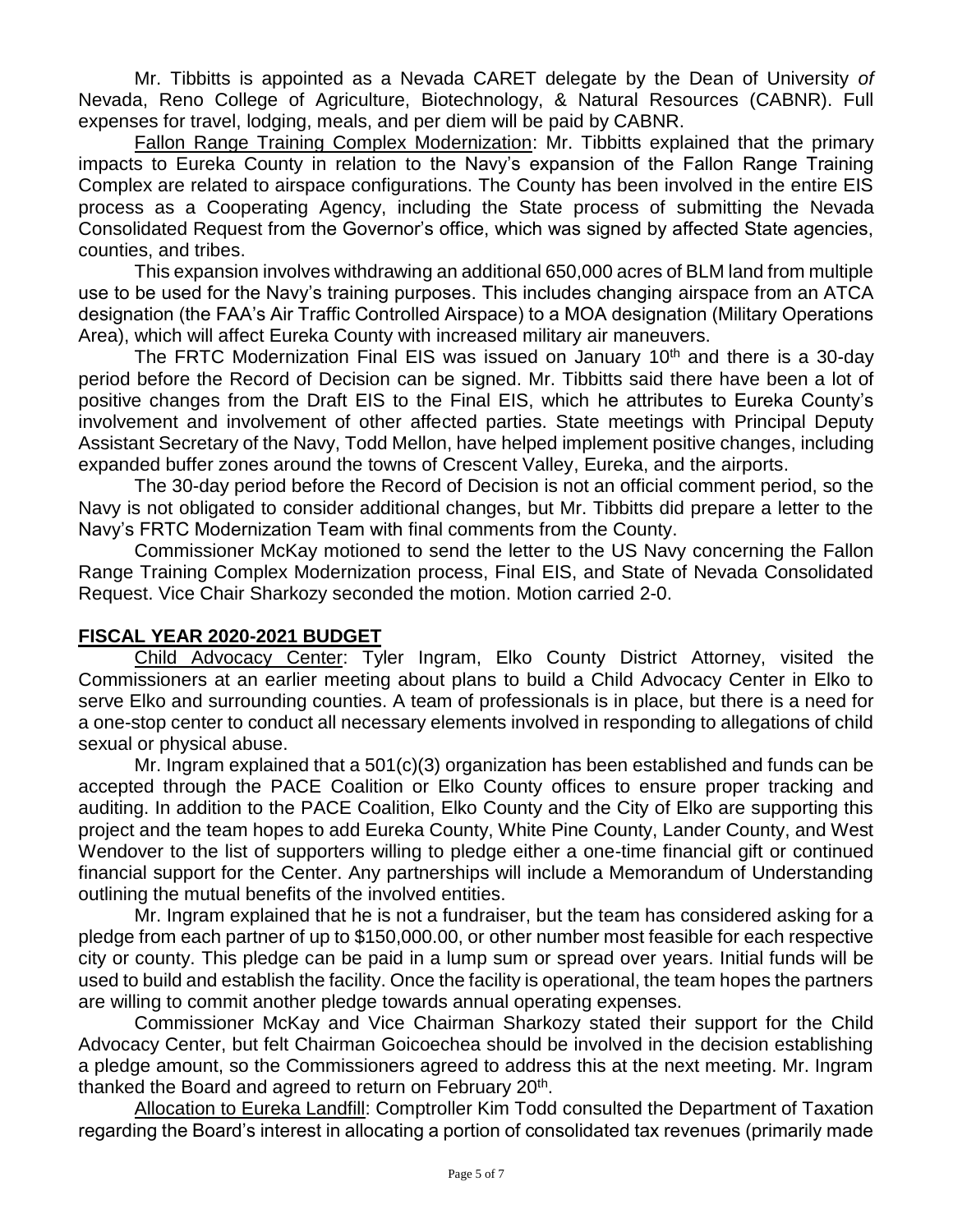up of sales tax) to the Landfill Fund for Fiscal Year 2020-2021. The Department informed her that no resolution is required and the Board simply needs to take formal action.

Commissioner McKay motioned to allocate \$1 million in consolidated tax revenues from the General Fund to the Landfill Fund for Fiscal Year 2020-2021; Vice Chair Sharkozy seconded the motion; motion carried 2-0.

Data Process Conversion: Ms. Todd requested direction from the Board on continued budgeting for software conversion. Most County departments have successfully completed migration from the AS400 system to new software programs, but Assessor Michael Mears recently explained the deficiencies the Nevada Assessors are experiencing with the Devnet CAMA (computer aided mass assessment) software. No decisions have been made, but the Assessor's office may need to consider an alternate CAMA vendor, and costs are not yet known.

Commissioner McKay motioned to budget \$100,000.00 for data process conversion in the Capital Projects Fund for Fiscal Year 2020-2021; Vice Chair Sharkozy seconded the motion; motion carried 2-0.

Human Resources Support: During earlier budget talks, the Board added funds to contract services in the Commissioners' budget to provide the ability to engage an HR Analyst to assist the Comptroller with HR duties. The Commissioners discussed budgeting additional funds in the Comptroller's budget but hadn't yet determined an amount.

Commissioner McKay asked that an additional \$30,000.00 be added to contract services in the Comptroller's budget and Vice Chair Sharkozy concurred.

Sheriff's Office Staffing & Statistics: Earlier in the week, Sheriff Watts emailed the Board a report supporting his staffing requests. Commissioner McKay responded by email requesting more detail and the Sheriff wanted to provide the requested information during the meeting and answer any other questions the Board may have. His responses are detailed below:

- For a breakdown in calls for service in 2019, there were 4,658 in Crescent Valley and 10,368 in Eureka (including 3,325 jail related calls for service).
- The Sheriff is working on a breakdown of calls by type, but this requires manual review of statistics since reporting criteria in the RIMS system has changed.
- The Sheriff confirmed there is potential for another vacancy in Eureka patrol because an officer is seeking employment closer to his family. But based on the latest round of interviews, pending background checks, there will be more viable candidates than current open positions. Two candidates are POST certified and two are CAT 3 certified.
- In response to the inquiry about having a 'roving' patrol officer able to cover both ends of the County to backfill for vacations, sick days, etc., Sheriff Watts explained that this is his intent for the two traffic safety deputies he has requested for the upcoming fiscal year.
- Sergeants work 12-hour shifts, with the exception of the Sergeant in detentions, who is temporarily covering 8-hour and 10-hour shifts until one deputy completes training and another deputy receives medical clearance.
- The Sheriff stated the applicant pool would be greatly impacted if the County required all sworn staff to be POST certified before hire.
- POST certification is a great expense for Eureka County, but in response to whether the County could require reimbursement if an employee leaves within two years of hire, Sheriff Watts stated this is problematic and he has seen similar policies fail in other organizations. He added that the Sheriff's Office has changed the recruitment and interview process to help identify candidates who may simply be using Eureka County to become POST certified and then jump to another agency.
- In addition to the emailed questions, Commissioner McKay added that Eureka businesses have voiced an interest in having 24/7 patrol, and he asked what level of staffing would be required to meet this need. Sheriff Watts responded that current approved positions, when fully staffed, are adequate to provide 24/7 patrol, with the exception of time off for training and paid leave.